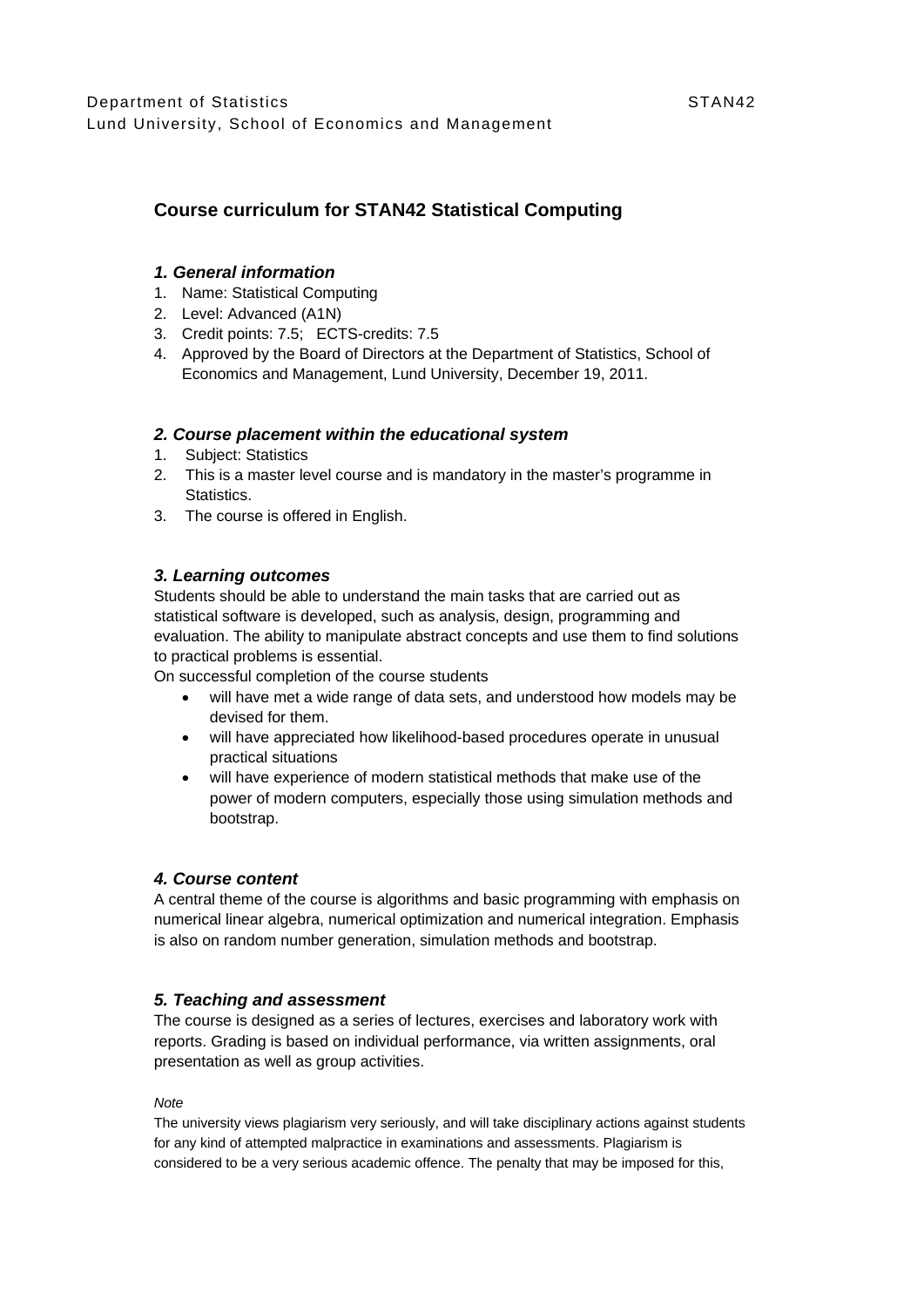and other unfair practice in examinations or assessments, includes suspension from the University for a specified period.

## *6. Grading scale*

At the School of Economics and Management grades are awarded in accordance with a criterion-based grading scale A-F:

- A: Excellent
- B: Very good
- C: Good
- D: Satisfactory
- E: Sufficient
- F: Fail

Students have to receive a grade of E or higher in order to pass a course.

| <b>GRAD</b><br>Е | <b>CHARACTERISTI</b><br>C | <b>POINTS</b> | <b>CRITERIA</b>                                                                                                                                                                 |
|------------------|---------------------------|---------------|---------------------------------------------------------------------------------------------------------------------------------------------------------------------------------|
| A                | Excellent                 | 100-85        | A distinguished result that is excellent<br>with regard to the following aspects -<br>theoretical depth, practical relevance,<br>analytical ability and independent<br>thought. |
| B                | Very good                 | 84-75         | A very good result with regard to the<br>above mentioned aspects.                                                                                                               |
| C                | Good                      | 74-65         | The result is of a good standard with<br>regard to the above mentioned<br>aspects and lives up to expectations.                                                                 |
| D                | Satisfactory              | 64-55         | The result is of a satisfactory<br>standard with regard to the above<br>mentioned aspects and lives up to<br>expectations.                                                      |
| Е                | Sufficient                | 54-50         | The result satisfies the minimum<br>requirements with regard to the<br>above mentioned aspects, but not<br>more.                                                                |
| F                | Fail                      | $49-0$        | The result does not meet the<br>minimum requirements with regard to<br>the above mentioned aspects.                                                                             |

## *7. Prerequisities*

General prerequisities for the masters programme in Statistics.

### *8. Literature*

See separate document.